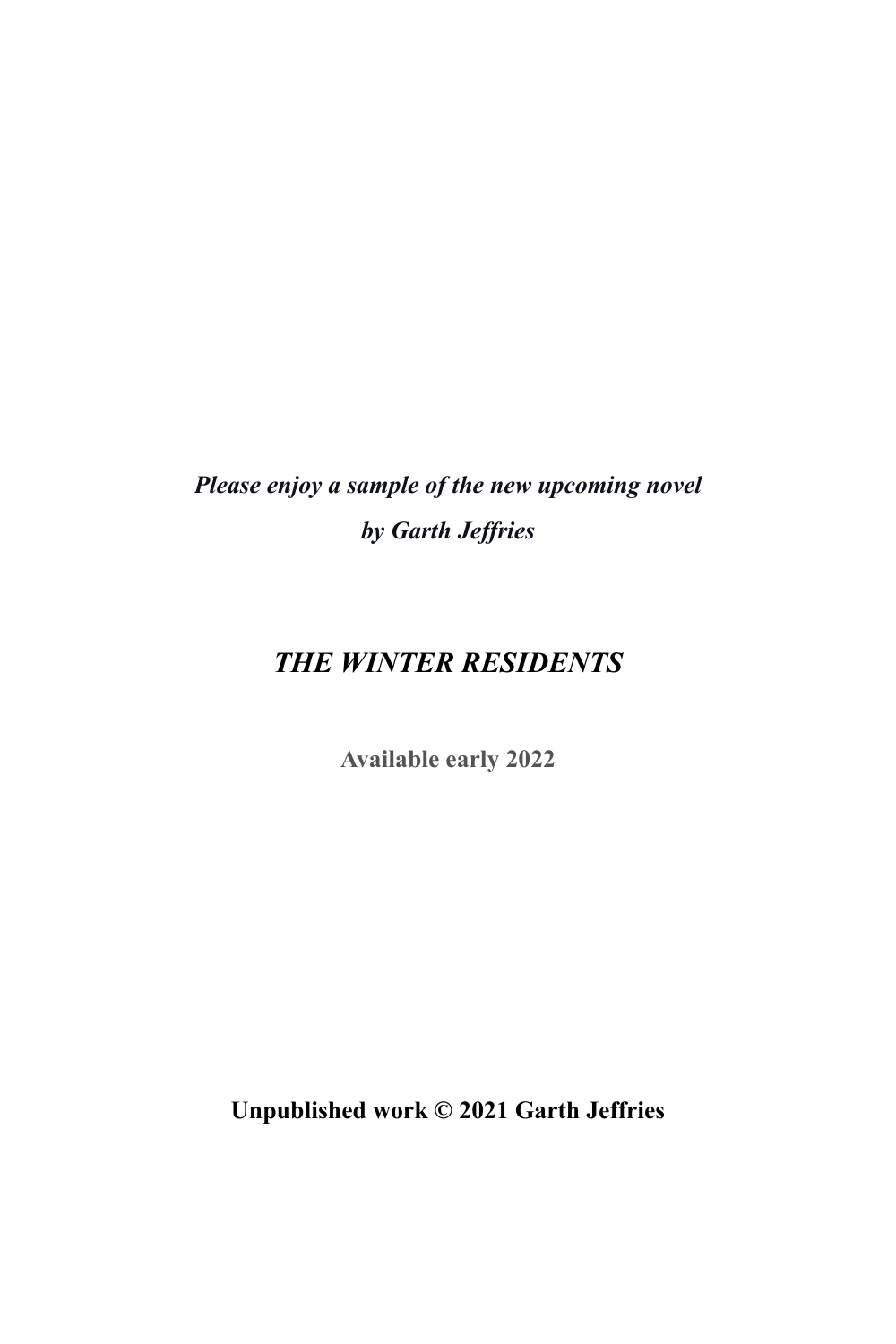## **PROLOGUE**

It was a perfect evening to bury a body.

The moon, viewed through wisps of fog, was just a slight sliver in the western sky, a waning crescent she would have told him, had she been alive, and shedding very little light as it prepared to set. High overcast thinned the stars. The evening was chilly and damp, the moisture clinging to the scrub brush, sedge and heather on the edges of Coskata Pond near the northeast tip of the island. Despite the calendar, it did not feel like summer. More like late fall. She would have loved this weather, he thought. And chuckled.

The Boston meteorologist had called for a Nor'easter to strike late tomorrow with strong winds and heavy rain. The timing could not have been any better. The storm would erase any traces of his presence here. All evidence of her grave would disappear from the world. Only he would know where she was buried. The thought brought a wry smile.

Beads of water trickled down his face, some of his own making and some a gift to him from the evening. A shock of his gray hair dropped over his blue eyes as leaned over again and plunged the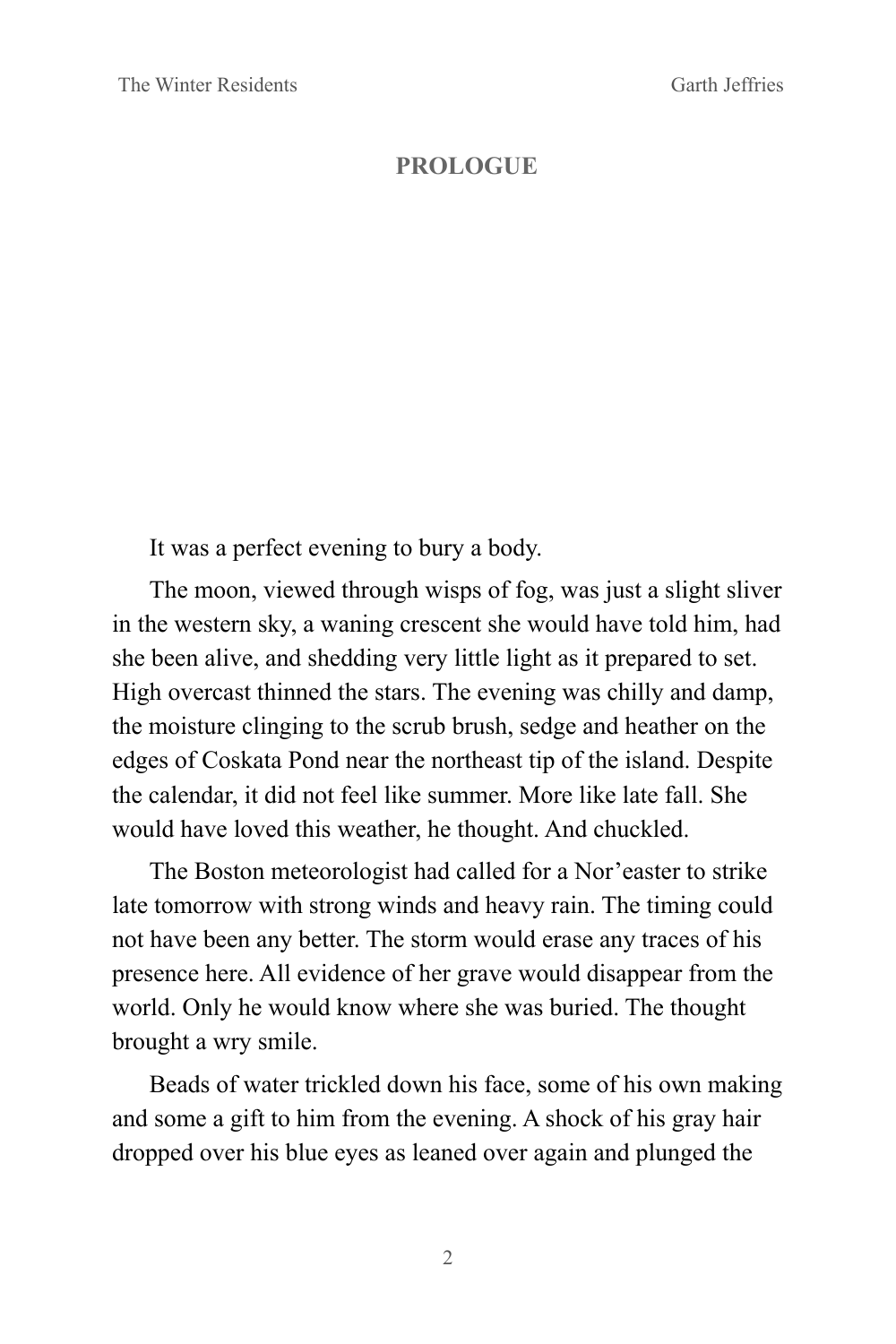shovel back into the sandy soil. The blade, scraping a shell, sounded out in agony as the steel violated the earth. He turned and emptied his effort onto the small pile of tailings he had created. The swish of soil over metal.

Plunge. Scrape. Swish. The hole grew.

He stopped and rested on the handle. He was not a young man anymore and despite his daily walks he simply did not have the stamina for hard, manual labor. Fortunately, he had never had to do any hard, manual labor in his life courtesy of wealthy parents and a substantial trust fund. The most challenging work he faced was writing checks to the landscapers, maids, and maintenance teams that tended to him in his large home on the island. It was a good life and he intended to keep it that way.

This will work, he told himself. As long as his story was clear and consistent for when he would talk to the police. Given the circumstances around the First, he would be better prepared. Much **better** 

The First had gone for a swim after having a few cocktails. They had been at the beach to watch the sunset and had definitely had one too many. It was a warm evening and she had wanted to take a quick dip to cool off. Despite her intoxication and the heavy rip tide, they had questioned him intensely on why he had not tried to stop her. Why would he let her swim in that situation? Why didn't you go after her? They did everything but accuse him of pushing her in on purpose.

Which of course, he had.

She had slipped into the water easily, helped along by the valium he had mixed into her drinks. He was pretty sure that she was still breathing when the currents carried her out to sea where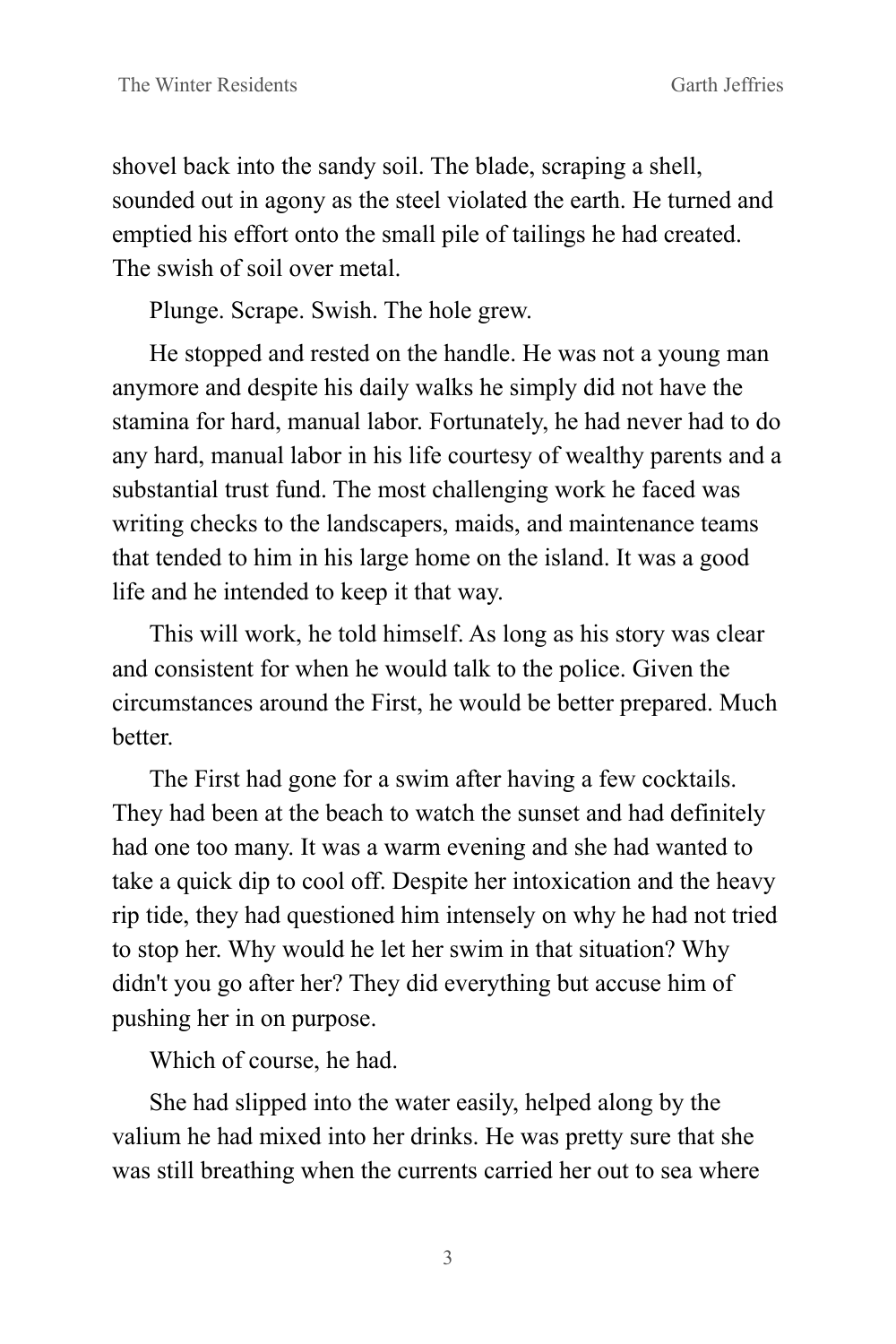he thought nature would take its course. And it did to some extent. But she eventually washed up on the south shore of the island and was discovered by a young couple walking the beach. There wasn't enough of her left to determine a precise cause of death. The certificate he had submitted to claim her life insurance had stated accidental drowning.

He had been devastated.

As he rested on his shovel, the damp breeze blowing the flaps of his yellow rain slicker, he thought about his upcoming discussion with the police. Yes, they had had a fight and she said she was done. Leaving for good. He said fine and grabbed his fishing gear to find some peace and do some thinking. He was known as an avid fisherman by his friends and neighbors and was often seen setting out late in the evening to catch the right tides at Great Point. Yes, it was late. No, there wasn't anyone at the guard house when I drove by. Mostly blues but also hoping to potentially land a striper or even a bonito. Yes, it was a couple of hours, but didn't have much more than a few strikes. And no, he hadn't seen any other fishermen. He was trying a new spot off Coatue and was alone in the surf the entire time. He returned before daybreak and discovered she was gone when he got home. He was devastated.

He was quite good at being devastated.

But this would require more effort. She couldn't be found this time. With all of the lingering suspicion from the First, a Second would prove to be too much. If not outright jail time, at a minimum it would cast a dark shadow on his life which would have harsh negative impacts both professionally and socially. The First had generated wary sympathy. Although they never told him to his face, many of his friends no doubt wondered why he had let her

4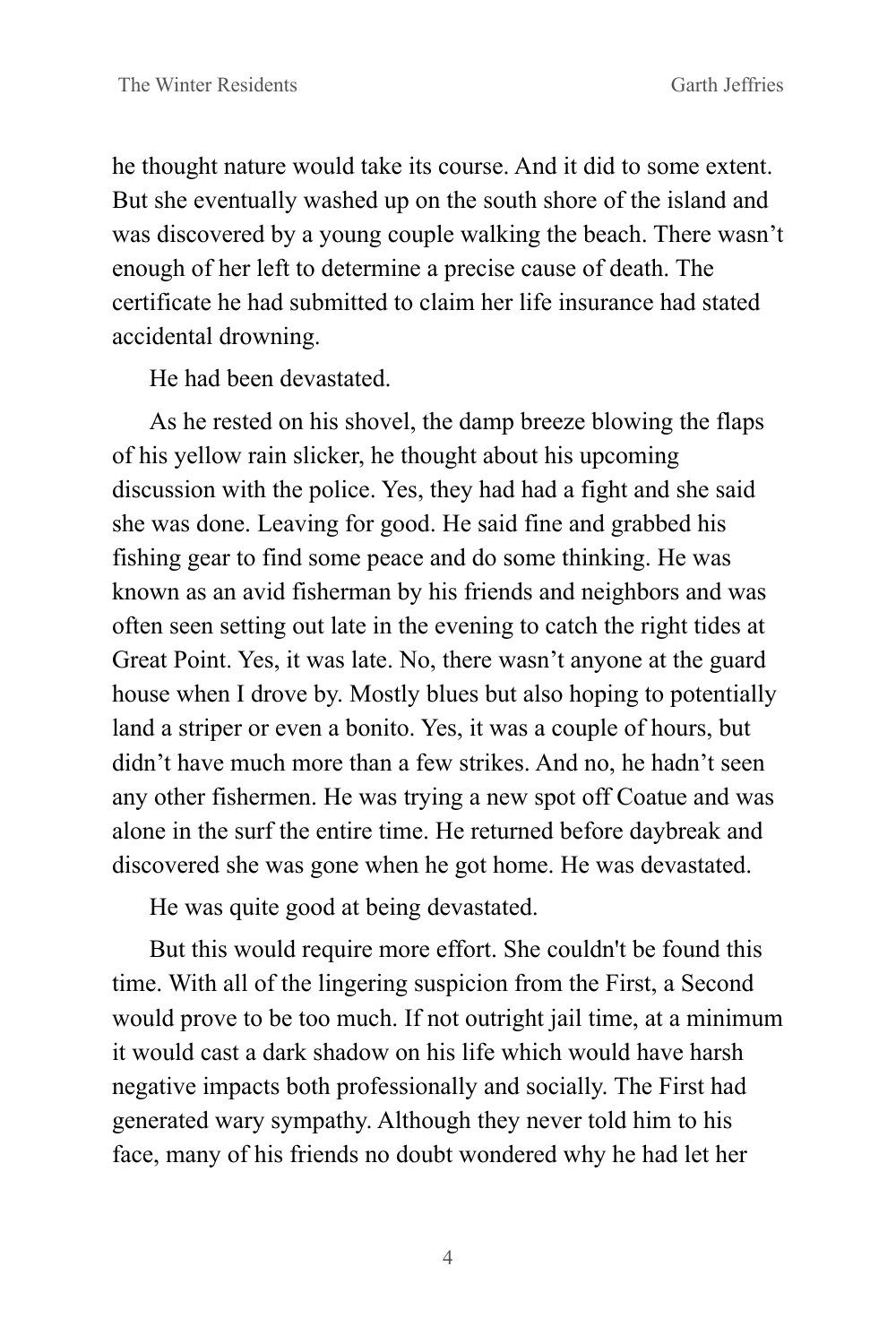swim. What would they think of a Second? He shuddered at the thought. He would probably need to leave the island. She could not be found.

Plunge. Scrape. Swish.

Making her disappear physically was one thing but how to make her disappear from the electronic world? That had proved easier than he thought. He had purchased a ferry ticket off the island in her name and had given that ticket along with her phone, credit cards and several thousand in cash to a transient he had met while partying at the 'Box. She was a beautiful, wealthy college drop out that claimed she wanted to see the world. He saw it more like seeking revenge on poor parenting. But it didn't matter to him, she had turned out to be great fun in bed and they enjoyed several evenings together. But like many travelers, she was anxious to move on, itching to make her way to the west coast. All he asked was that she use the phone and the credit cards along the way and dump them when she arrived. And, oh yeah, please spend money like a pissed off ex-wife out for revenge.

The final step would be to establish her as unstable with the police.

Yes, detective, she has had a history of mental illness although she never sought treatment despite my pleading with her. Before we were married she would go on alcohol fueled manic binges that would last days if not weeks. Yes, I tried to get her treatment but she refused. I think our marriage helped immensely though. The stability and comfort really helped her mental state. Yes, very concerned that this fight and separation might have triggered another episode. God knows what she might do. No, not sure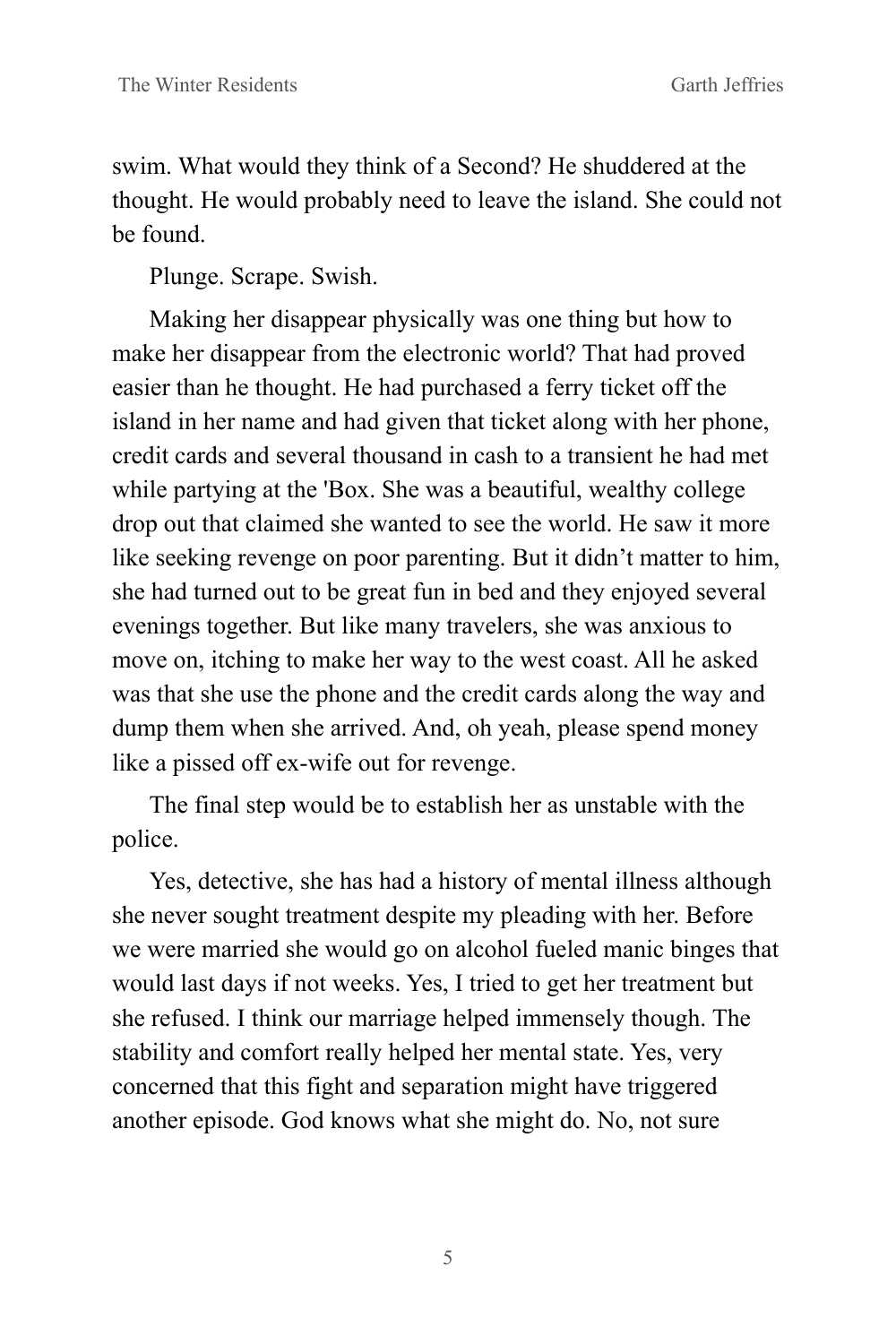where she would go. She grew up in California so maybe? What can I do to help?

It was a pretty thin story but the digital traces would lead them away from him and Nantucket. Not the perfect solution - with murder, what is - but enough for plausible deniability. Yes, he would still get suspicious stares from his neighbors and his friends would likely keep a quiet distance for a while. But it would pass. Bad news always does. And he would help it along, nurturing it with carefully curated snippets of news. He had made sure she had only superficial relationships with those on the island so interest would wane quickly. And with her parents dead and no kids, there really wasn't anyone to continue to drive the investigation or even care about her disappearance. Eventually it would just slip away like a low tide.

The cry of a seagull in the distance startled him from his thoughts and he looked around guardedly. The breeze rustled the low bushes of the moors as they swayed in cadence in the dim light. There were no signs of people or cars. The sound of the surf, just a few hundred feet away, soothed his nerves. With the closest person at least a mile distant and the terrain accessible only by an off-road vehicle, he knew he would see someone coming from a long way away. He relaxed and turned his attention back to the job at hand.

Glancing down he saw he was nearly there, the depression a couple of feet deep. Thankful for the loose sand, he dug his shovel in again and his pile grew, now almost waist high.

He had killed her in a fit of rage. She could be such a bitch sometimes and just didn't know when to back off. Didn't know when to know her place and just shut the fuck up. He certainly

6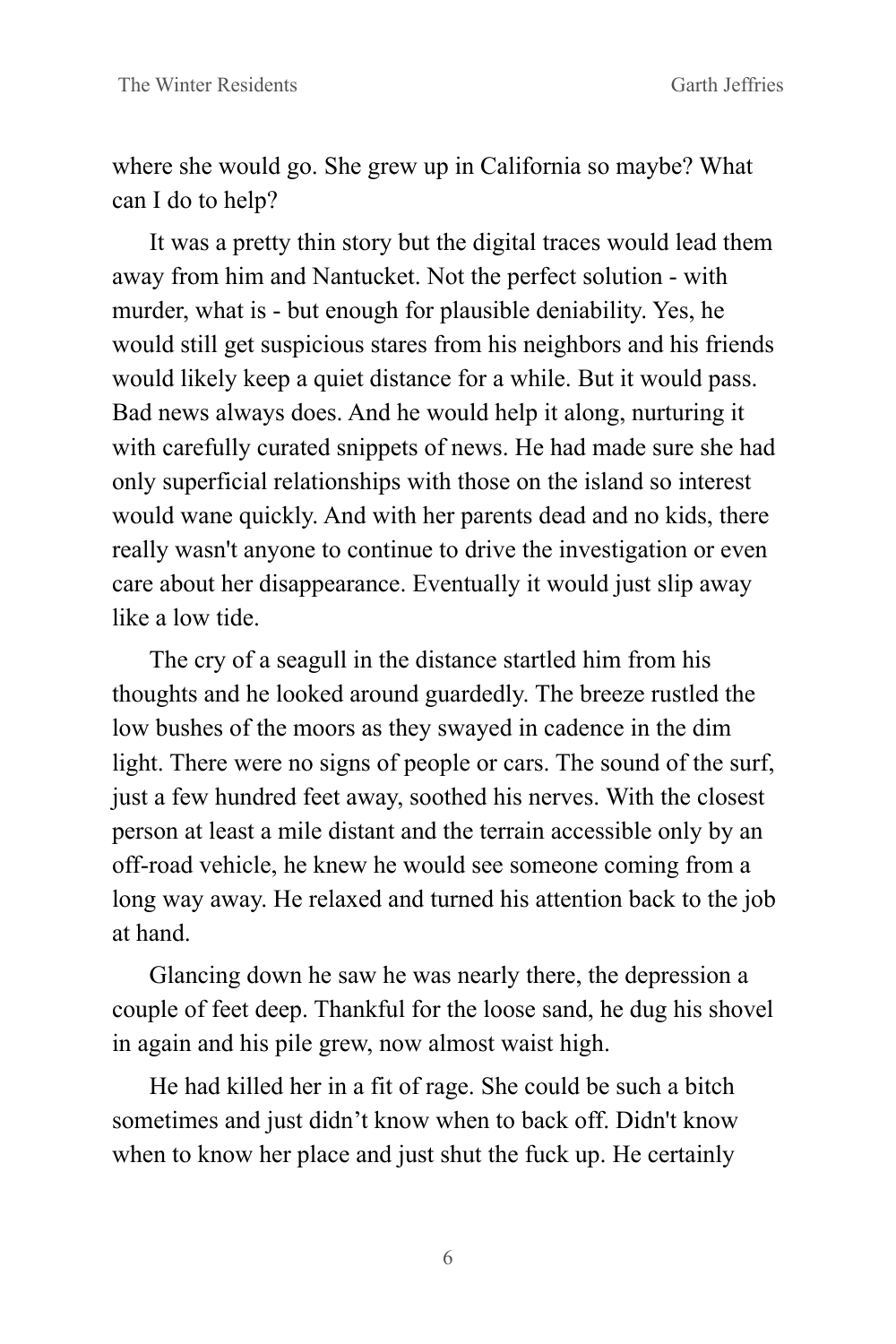hadn't planned it, not like the First. He knew eventually it was going to happen. He was slowly losing control and having a harder time managing her. He wasn't sure what triggered it but she was fighting back more and more. And it was unacceptable. When she threatened to leave and expose his abuse, he of course had to take decisive action. He was a well known and respected member of Nantucket society. He was a generous philanthropist and served on a number of boards and foundations across the island. He was the man. Exposing him would risk it all.

His attack had caught her off guard but she was fit and had fought back, trying to claw his eyes and gouge his face. He deftly fended off the attack and leveraged his size and bulk to overpower her. Within minutes of that threatening comment she was gone. It had given him a strange sense of satisfaction, much more so than the last time. It was good. Total control.

Satisfied that the grave was sufficient, he retreated back to his aging Land Rover and opened the rear hatch. He had been careful to turn off the interior lights before he left the garage and could just make out her shape. He grabbed her body and pulled her out, dropping her onto the sand, still partially frozen from the time in the freezer. Grasping her ankles, he dragged her off the main path and into the scrub. Her long, light brown hair trailed behind her leaving faint tracks in the sand much like the seagrass when it blows in the wind. The tracks followed her into the hole.

Breathing heavily from the exertion, he paused and looked down at what he had done. She looked as if she were sleeping, the damage to her throat not visible in the low light. He would miss her. She had been a decent cook and the sex had been satisfactory and convenient. She had also looked good on his arm at all of the island's high end social events and fundraisers. He sighed. He

7